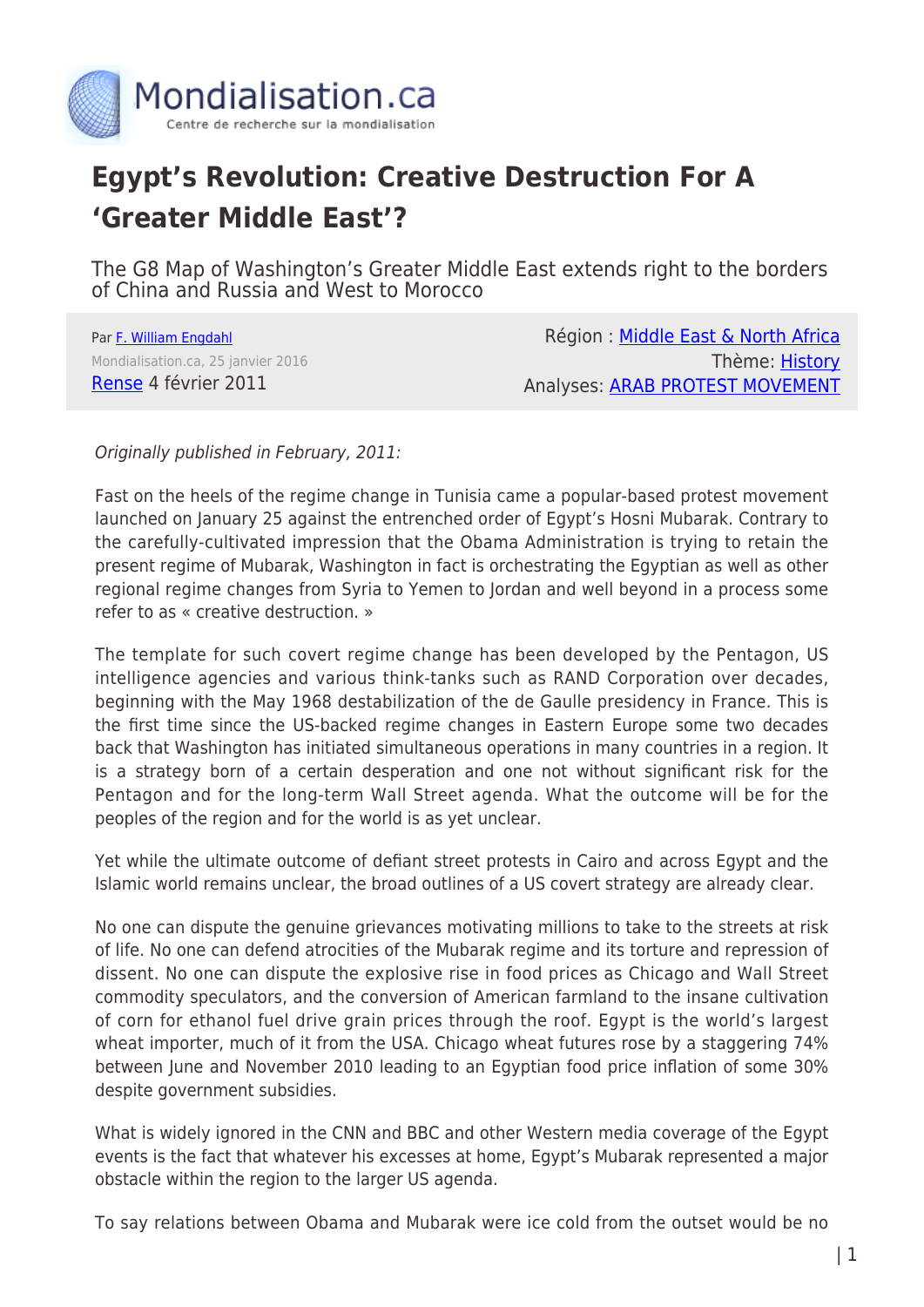exaggeration. Mubarak was staunchly opposed to Obama policies on Iran and how to deal with its nuclear program, on Obama policies towards the Persian Gulf states, to Syria and to Lebanon as well as to the Palestinians.[1] He was a formidable thorn in the larger Washington agenda for the entire region, Washington's Greater Middle East Project, more recently redubbed the milder-sounding « New Middle East. »

As real as the factors are that are driving millions into the streets across North Africa and the Middle East, what cannot be ignored is the fact that Washington is deciding the timing and as they see it, trying to shape the ultimate outcome of comprehensive regime change destabilizations across the Islamic world. The day of the remarkably well-coordinated popular demonstrations demanding Mubarak step down, key members of the Egyptian military command including Chief of General Staff Lt. Gen. Sami Hafez Enan were all in Washington as guests of the Pentagon. That conveniently neutralized the decisive force of the Army to stop the anti-Mubarak protests from growing in the critical early days.[2]

The strategy had been in various State Department and Pentagon files since at least a decade or longer. After George W. Bush declared a War on Terror in 2001 it was called the Greater Middle East Project. Today it is known as the less threatening-sounding "New Middle East" project. It is a strategy to break open the states of the region from Morocco to Afghanistan, the region defined by David Rockefeller's friend Samuel Huntington in his infamous Clash of Civilizations essay in Foreign Affairs.

## Egypt rising?

The current Pentagon scenario for Egypt reads like a Cecil B. DeMille Hollywood spectacular, only this one with a cast of millions of Twitter-savvy well-trained youth, networks of Muslim Brotherhood operatives, working with a US-trained military. In the starring role of the new production at the moment is none other than a Nobel Peace Prize winner who conveniently appears to pull all the threads of opposition to the ancien regime into what appears as a seamless transition into a New Egypt under a self-proclaimed liberal democratic revolution.

Some background on the actors on the ground is useful before looking at what Washington's long-term strategic plan might be for the Islamic world from North Africa to the Persian Gulf and ultimately into the Islamic populations of Central Asia, to the borders of China and Russia.

## Washington 'soft' revolutions

The protests that led to the abrupt firing of the entire Egyptian government by President Mubarak on the heels of the panicked flight of Tunisia's Ben Ali into a Saudi exile are not at all as « spontaneous » as the Obama White House, Clinton State Department or CNN, BBC and other major media in the West make them to be.

They are being organized in a Ukrainian-style high-tech electronic fashion with large internet-linked networks of youth tied to Mohammed ElBaradei and the banned and murky secret Muslim Brotherhood, whose links to British and American intelligence and freemasonry are widely reported.[3]

At this point the anti-Mubarak movement looks like anything but a threat to US influence in the region, quite the opposite. It has all the footprints of another US-backed regime change along the model of the 2003-2004 Color Revolutions in Georgia and Ukraine and the failed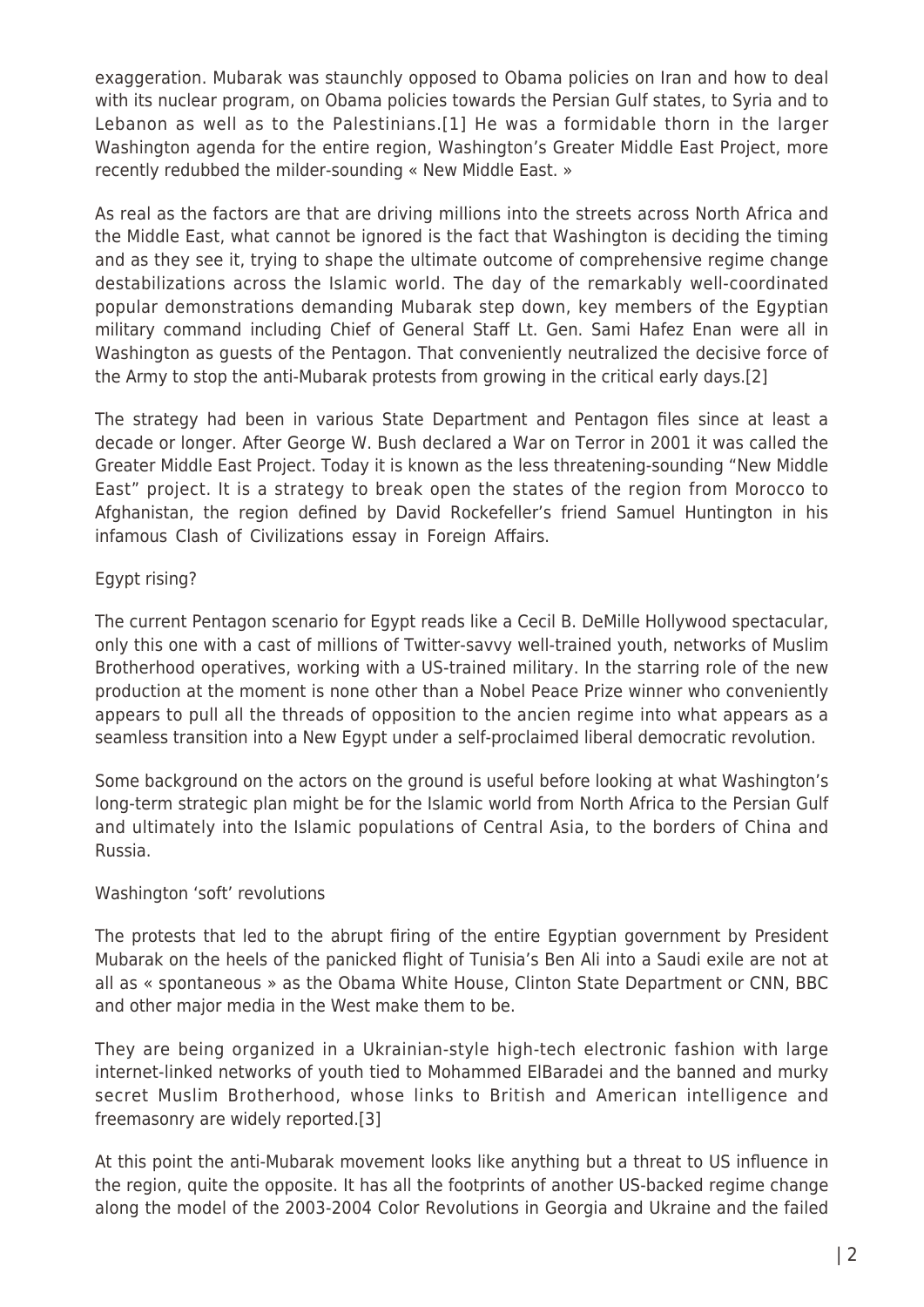Green Revolution against Iran's Ahmedinejad in 2009.

The call for an Egyptian general strike and a January 25 Day of Anger that sparked the mass protests demanding Mubarak resign was issued by a Facebook-based organization calling itself the April 6 Movement. The protests were so substantial and well-organized that it forced Mubarak to ask his cabinet to resign and appoint a new vice president, Gen. Omar Suleiman, former Minister of Intelligence.

April 6 is headed by one Ahmed Maher Ibrahim, a 29-year-old civil engineer, who set up the Facebook site to support a workers' call for a strike on April 6, 2008.

According to a New York Times account from 2009, some 800,000 Egyptians, most youth, were already then Facebook or Twitter members. In an interview with the Washington-based Carnegie Endowment, April 6 Movement head Maher stated, « Being the first youth movement in Egypt to use internet-based modes of communication like Facebook and Twitter, we aim to promote democracy by encouraging public involvement in the political process. » [4]

Maher also announced that his April 6 Movement backs former UN International Atomic Energy Aagency (IAEA) head and declared Egyptian Presidential candidate, ElBaradei along with ElBaradei's National Association for Change (NAC) coalition. The NAC includes among others George Ishak, a leader in Kefaya Movement, and Mohamed Saad El-Katatni, president of the parliamentary bloc of the controversial Ikhwan or Muslim Brotherhood.[5]

Today Kefaya is at the center of the unfolding Egyptian events. Not far in the background is the more discreet Muslim Brotherhood.

ElBaradei at this point is being projected as the central figure in a future Egyptian parliamentary democratic change. Curiously, though he has not lived in Egypt for the past thirty years, he has won the backing of every imaginable part of the Eyptian political spectrum from communists to Muslim Brotherhood to Kefaya and April 6 young activists.[6] Judging from the calm demeanour ElBaradei presents these days to CNN interviewers, he also likely has the backing of leading Egyptian generals opposed to the Mubarak rule for whatever reasons as well as some very influential persons in Washington.

Kefaya—Pentagon 'non-violent warfare'

Kefaya is at the heart of mobilizing the Egyptian protest demonstrations that back ElBaradei's candidacy. The word Kefaya translates to « enough! »

Curiously, the planners at the Washington National Endowment for Democracy (NED) [7] and related color revolution NGOs apparently were bereft of creative new catchy names for their Egyptian Color Revolution. In their November 2003 Rose Revolution in Georgia, the USfinanced NGOs chose the catch word, Kmara! In order to identify the youth-based regime change movement. Kmara in Georgian also means « enough! »

Like Kefaya, Kmara in Georgia was also built by the Washington-financed trainers from the NED and other groups such as Gene Sharp's misleadingly-named Albert Einstein Institution which uses what Sharp once identified as « non-violence as a method of warfare. » [8]

The various youth networks in Georgia as in Kefaya were carefully trained as a loose, decentralized network of cells, deliberately avoiding a central organization that could be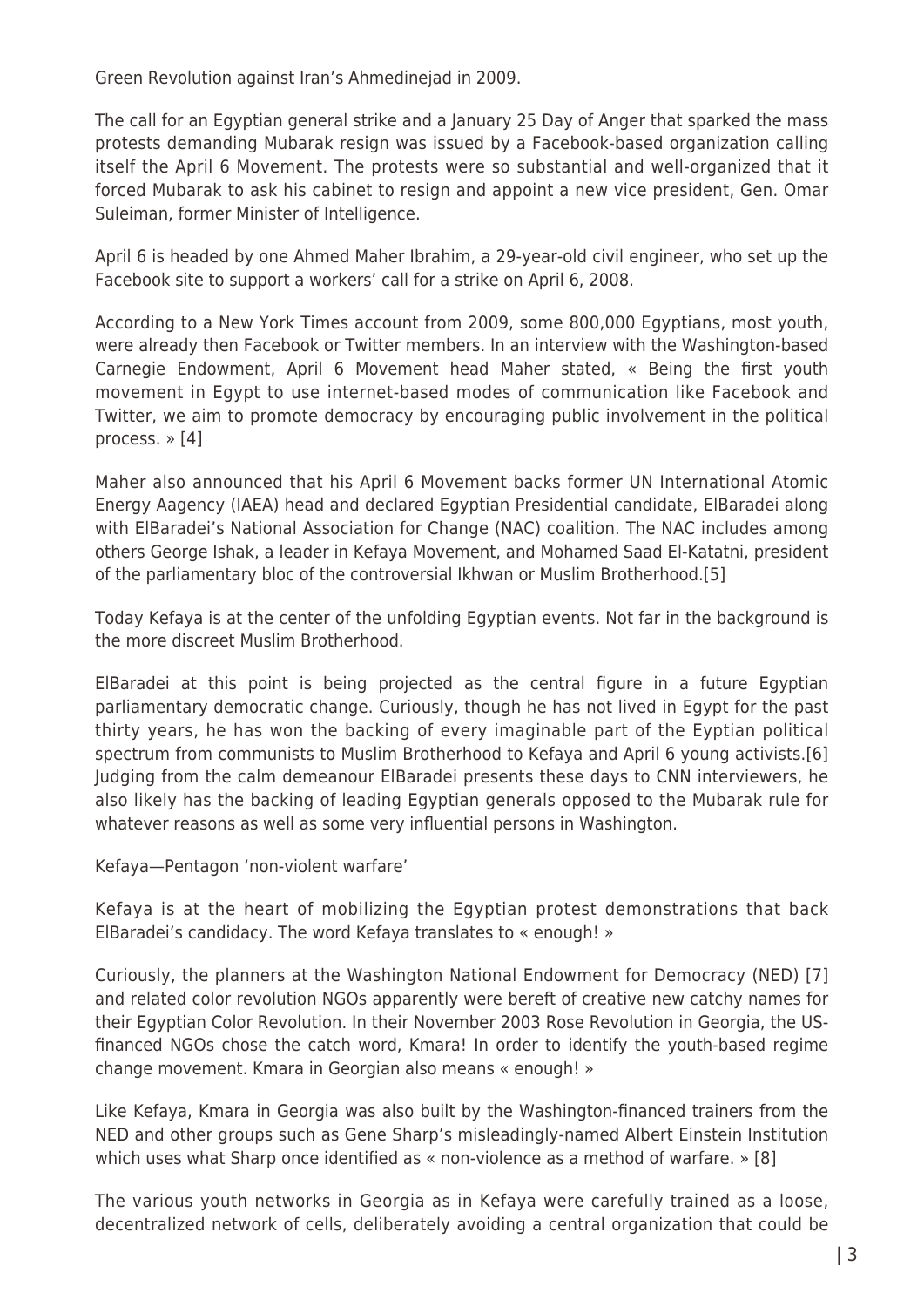broken and could have brought the movement to a halt. Training of activists in techniques of non-violent resistance was done at sports facilities, making it appear innocuous. Activists were also given training in political marketing, media relations, mobilization and recruiting skills.

The formal name of Kefaya is Egyptian Movement for Change. It was founded in 2004 by select Egyptian intellectuals at the home of Abu 'l-Ala Madi, leader of the al-Wasat party, a party reportedly created by the Muslim Brotherhood. [9] Kefaya was created as a coalition movement united only by the call for an end Mubarak's rule.

Kefaya as part of the amorphous April 6 Movement capitalized early on new social media and digital technology as its main means of mobilization. In particular, political blogging, posting uncensored youtube shorts and photographic images were skillfully and extremely professionally used. At a rally already back in December 2009 Kefaya had announced support for the candidacy of Mohammed ElBaradei for the 2011 Egyptian elections.[10]

#### RAND and Kefaya

No less a US defense establishment think-tank than the RAND Corporation has conducted a detailed study of Kefaya. The Kefaya study as RAND themselves note, was « sponsored by the Office of the Secretary of Defense, the Joint Staff, the Unified Combatant Commands, the Department of the Navy, the Marine Corps, the defense agencies, and the defense Intelligence Community. » [11]

A nicer bunch of democratically-oriented gentlemen and women could hardly be found.

In their 2008 report to the Pentagon, the RAND researchers noted the following in relation to Egypt's Kefaya:

« The United States has professed an interest in greater democratization in the Arab world, particularly since the September 2001 attacks by terrorists from Saudi Arabia, the United Arab Emirates, Egypt, and Lebanon. This interest has been part of an effort to reduce destabilizing political violence and terrorism. As President George W. Bush noted in a 2003 address to the National Endowment for Democracy, "As long as the Middle East remains a place where freedom does not flourish, it will remain a place of stagnation, resentment, and violence ready for export" (The White House, 2003). The United States has used varying means to pursue democratization, including a military intervention that, though launched for other reasons, had the installation of a democratic government as one of its end goals.

However, indigenous reform movements are best positioned to advance democratization in their own country. » [12]

RAND researchers have spent years perfecting techniques of unconventional regime change under the name « swarming, » the method of deploying mass mobs of digitally-linked youth in hit-and-run protest formations moving like swarms of bees.[13]

Washington and the stable of « human rights » and « democracy » and « non-violence » NGOs it oversees, over the past decade or more has increasingly relied on sophisticated « spontaneous » nurturing of local indigenous protest movements to create pro-Washington regime change and to advance the Pentagon agenda of global Full Spectrum Dominance. As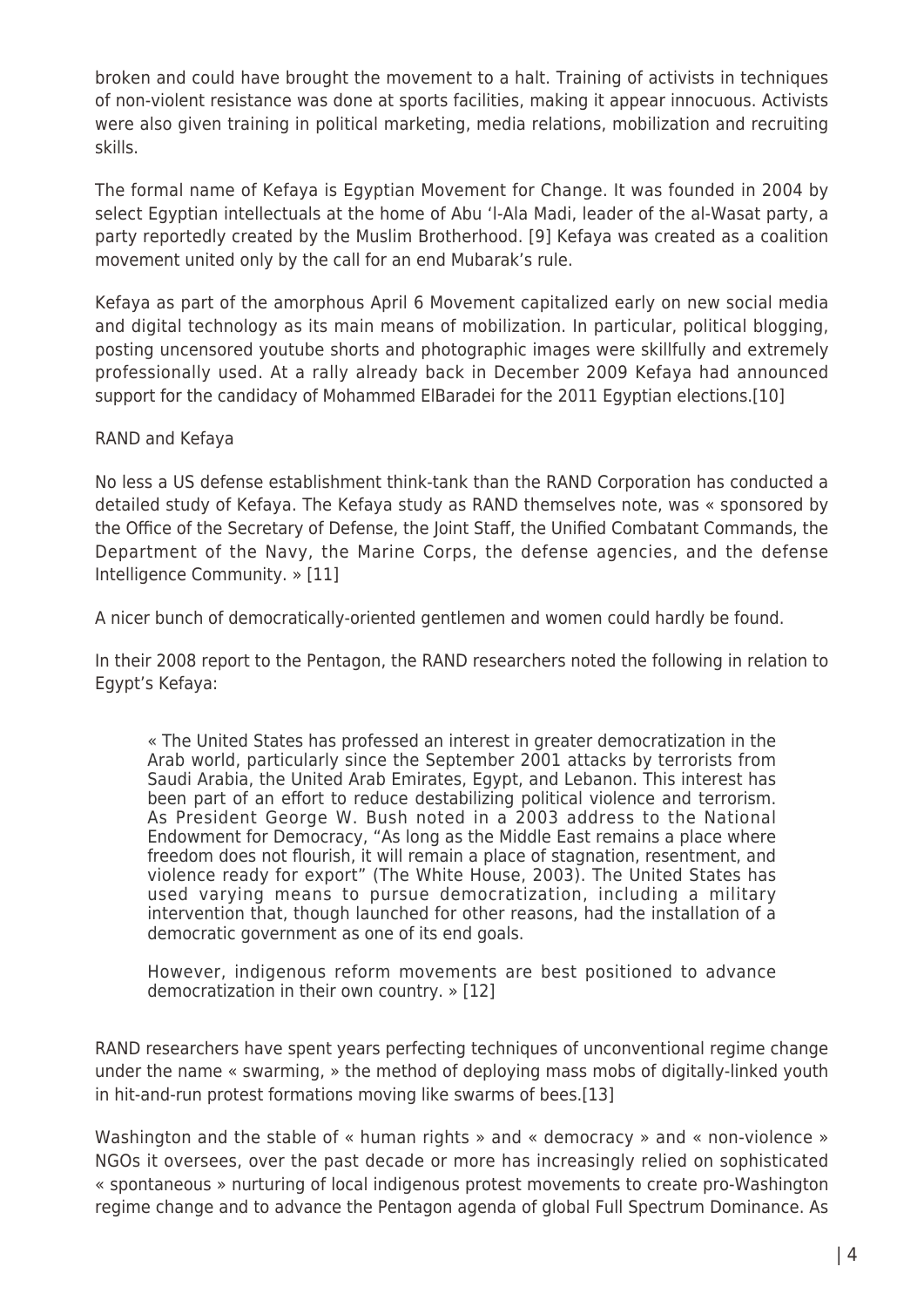« The US government already supports reform efforts through organizations such as the US Agency for International Development and the United Nations Development Programme. Given the current negative popular standing of the United States in the region, US support for reform initiatives is best carried out through nongovernmental and nonprofit institutions. » [14]

The RAND 2008 study was even more concrete about future US Government support for Egyptian and other « reform » movements:

« The US government should encourage nongovernmental organizations to offer training to reformers, including guidance on coalition building and how to deal with internal differences in pursuit of democratic reform. Academic institutions (or even nongovernmental organizations associated with US political parties, such as the International Republican Institute or the National Democratic Institute for International Affairs) could carry out such training, which would equip reform leaders to reconcile their differences peacefully and democratically.

« Fourth, the United States should help reformers obtain and use information technology, perhaps by offering incentives for US companies to invest in the region's communications infrastructure and information technology. US information technology companies could also help ensure that the Web sites of reformers can remain in operation and could invest in technologies such as anonymizers that could offer some shelter from government scrutiny. This could also be accomplished by employing technological safegaurds to prevent regimes from sabotaging the Web sites of reformers. » [15]

As their Kefaya monograph states, it was prepared in 2008 by the « RAND National Security Research Division's Alternative Strategy Initiative, sponsored by the Rapid Reaction Technology Office in the Office of the Undersecretary of Defense for Acquisition, Technology, and Logistics.

The Alternative Strategy Initiative, just to underscore the point, includes « research on creative use of the media, radicalization of youth, civic involvement to stem sectarian violence, the provision of social services to mobilize aggrieved sectors of indigenous populations, and the topic of this volume, alternative movements. » [16]

In May 2009 just before Obama's Cairo trip to meet Mubarak, US Secretary of State Hillary Clinton hosted a number of the young Egyptian activists in Washington under the auspices of Freedom House, another « human rights » Washington-based NGO with a long history of involvement in US-sponsored regime change from Serbia to Georgia to Ukraine and other Color Revolutions. Clinton and Acting Assistant Secretary of State for Near Eastern Affairs Jeffrey Feltman met the sixteen activists at the end of a two-month « fellowship » organized by Freedom House's New Generation program.[17]

Freedom House and Washington's government-funded regime change NGO, National Endowment for Democracy (NED) are at the heart of the uprisings now sweeping across the Islamic world. They fit the geographic context of what George W. Bush proclaimed after 2001 as his Greater Middle East Project to bring « democracy » and « liberal free market » economic reform to the Islamic countries from Afghanistan to Morocco. When Washington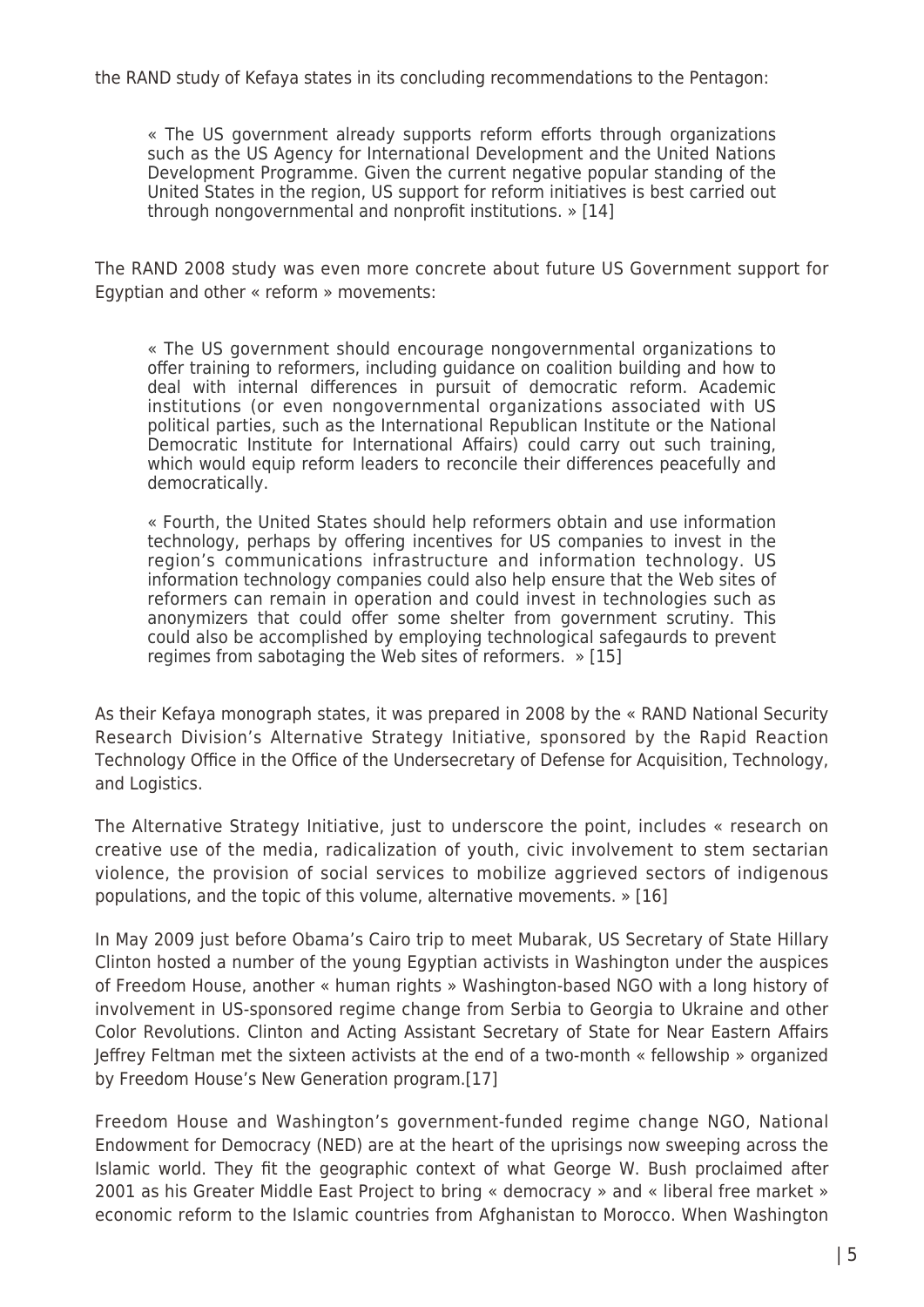talks about introducing "liberal free market reform" people should watch out. It is little more than code for bringing those economies under the yoke of the dollar system and all that implies.

#### Washington's NED in a larger agenda

If we make a list of the countries in the region which are undergoing mass-based protest movements since the Tunisian and Egyptian events and overlay them onto a map, we find an almost perfect convergence between the protest countries today and the original map of the Washington Greater Middle East Project that was first unveiled during the George W. Bush Presidency after 2001.

Washington's NED has been quietly engaged in preparing a wave of regime destabilizations across North Africa and the Middle East since the 2001-2003 US military invasions of Afghanistan and Iraq. The list of where the NED is active is revealing. Its website lists Tunisia, Egypt, Jordan, Kuwait, Libya, Syria, Yemen and Sudan as well, interestingly, as Israel. Coincidentally these countries are almost all today subject to « spontaneous » popular regime-change uprisings.

The International Republican Institute and the National Democratic Institute for International Affairs mentioned by the RAND document study of Kefaya are subsidiary organizations of the Washington-based and US Congress-financed National Endowment for Democracy.

The NED is the coordinating Washington agency for regime destabilization and change. It is active from Tibet to Ukraine, from Venezuela to Tunisia, from Kuwait to Morocco in reshaping the world after the collapse of the Soviet Union into what George H.W. Bush in a 1991 speech to Congress proclaimed triumphantly as the dawn of a New World Order. [18]

As the architect and first head of the NED, Allen Weinstein told the Washington Post in 1991 that, « a lot of what we do today was done covertly 25 years ago by the CIA »[19]

The NED Board of Directors includes or has included former Defense Secretary and CIA Deputy head, Frank Carlucci of the Carlyle Group; retired General Wesley Clark of NATO; neo-conservative warhawk Zalmay Khalilzad who was architect of George W. Bush's Afghan invasion and later ambassador to Afghanistan as well as to occupied Iraq. Another NED board member, Vin Weber, co-chaired a major independent task force on US Policy toward Reform in the Arab World with former US Secretary of State Madeleine Albright, and was a founding member of the ultra-hawkish Project for a New American Century think-tank with Dick Cheney and Don Rumsfeld, which advocated forced regime change in Iraq as early as 1998.[20]

The NED is supposedly a private, non-government, non-profit foundation, but it receives a yearly appropriation for its international work from the US Congress. The National Endowment for Democracy is dependent on the US taxpayer for funding, but because NED is not a government agency, it is not subject to normal Congressional oversight.

NED money is channelled into target countries through four "core foundations"—the National Democratic Institute for International Affairs, linked to the Democratic Party; the International Republican Institute tied to the Republican Party; the American Center for International Labor Solidarity linked to the AFL-CIO US labor federation as well as the US State Department; and the Center for International Private Enterprise linked to the free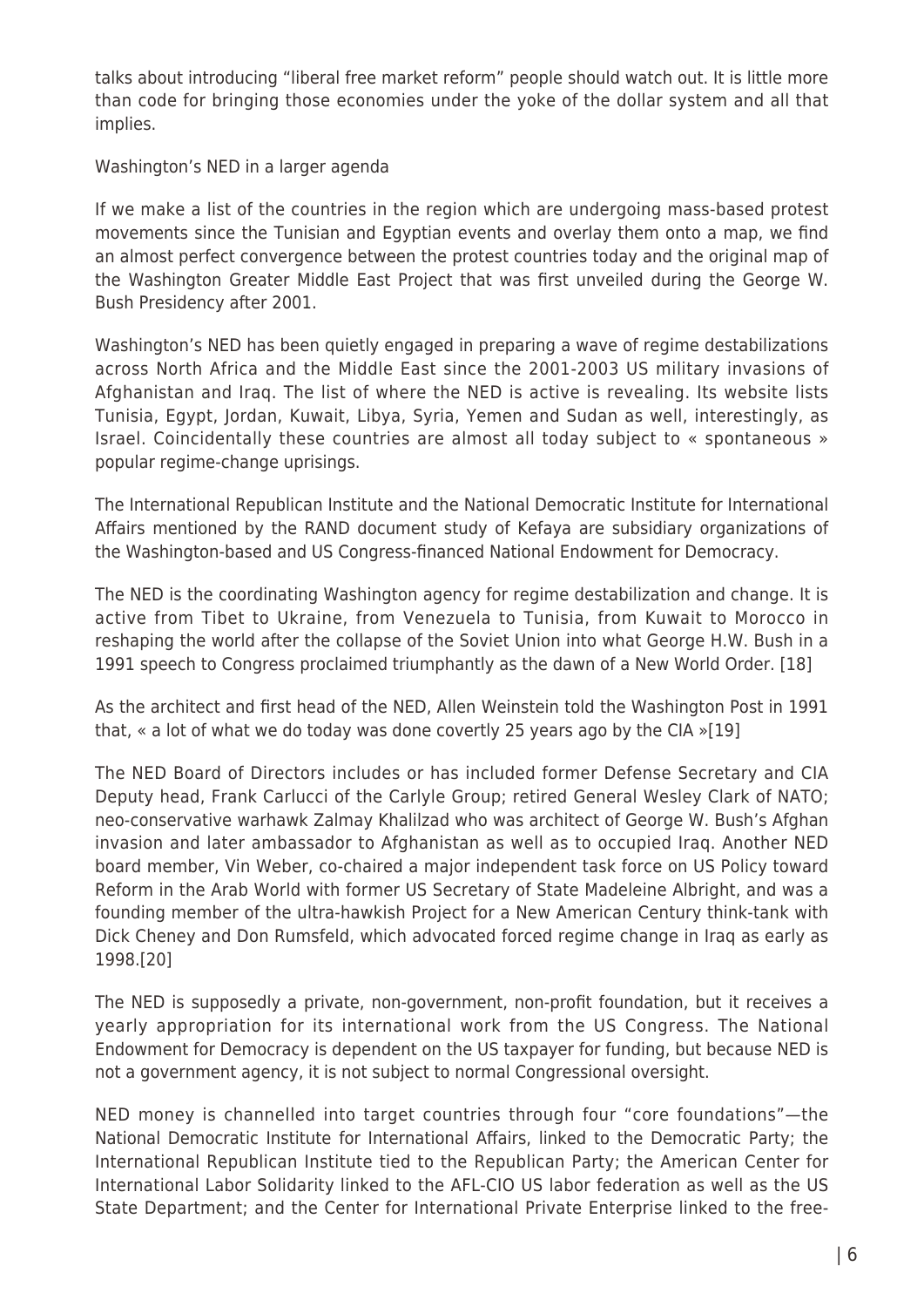market US Chamber of Commerce.

The late political analyst Barbara Conry noted that,

« NED has taken advantage of its alleged private status to influence foreign elections, an activity that is beyond the scope of AID or USIA and would otherwise be possible only through a CIA covert operation. Such activities, it may also be worth noting, would be illegal for foreign groups operating in the United States. » [21]

Significantly the NED details its various projects today in Islamic countries, including in addition to Egypt, in Tunisia, Yemen, Jordan, Algeria, Morocco, Kuwait, Lebanon, Libya, Syria, Iran and Afghanistan. In short, most every country which is presently feeling the earthquake effects of the reform protests sweeping across the Middle East and North Africa is a target of NED. [22]

In 2005 US President George W. Bush made a speech to the NED. In a long, rambling discourse which equated « Islamic radicalism » with the evils of communism as the new enemy, and using a deliberately softer term « broader Middle East » for the term Greater Middle East that had aroused much distruct in the Islamic world, Bush stated,

« The fifth element of our strategy in the war on terror is to deny the militants future recruits by replacing hatred and resentment with democracy and hope across the broader Middle East. This is a difficult and long-term project, yet there's no alternative to it. Our future and the future of that region are linked. If the broader Middle East is left to grow in bitterness, if countries remain in misery, while radicals stir the resentments of millions, then that part of the world will be a source of endless conflict and mounting danger, and for our generation and the next. If the peoples of that region are permitted to choose their own destiny, and advance by their own energy and by their participation as free men and women, then the extremists will be marginalized, and the flow of violent radicalism to the rest of the world will slow, and eventually end…We're encouraging our friends in the Middle East, including Egypt and Saudi Arabia, to take the path of reform, to strengthen their own societies in the fight against terror by respecting the rights and choices of their own people. We're standing with dissidents and exiles against oppressive regimes, because we know that the dissidents of today will be the democratic leaders of tomorrow… » [23]

The US Project for a 'Greater Middle East'

The spreading regime change operations Washington from Tunisia to Sudan, from Yemen to Egypt to Syria are best viewed in the context of a long-standing Pentagon and State Department strategy for the entire Islamic world from Kabul in Afghanistan to Rabat in Morocco.

The rough outlines of the Washington strategy, based in part on their successful regime change operations in the former Warsaw Pact communist bloc of Eastern Europe, were drawn up by former Pentagon consultant and neo-conservative, Richard Perle and later Bush official Douglas Feith in a white paper they drew up for the then-new Israeli Likud regime of Benjamin Netanyahu in 1996.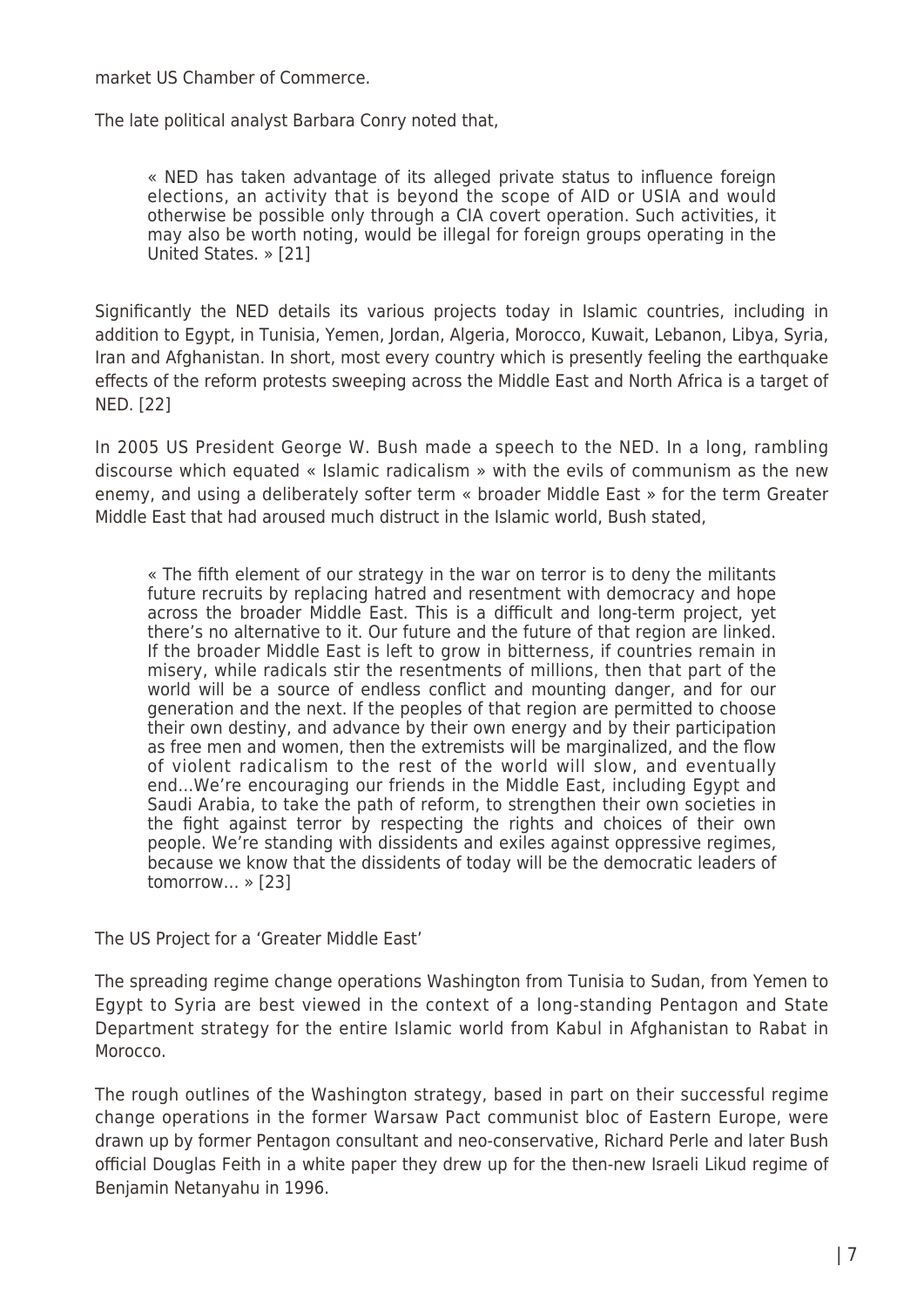That policy recommendation was titled A Clean Break: A New Strategy for Securing the Realm. It was the first Washington think-tank paper to openly call for removing Saddam Hussein in Iraq, for an aggressive military stance toward the Palestinians, striking Syria and Syrian targets in Lebanon.[24] Reportedly, the Netanyahu government at that time buried the Perle-Feith report, as being far too risky.

By the time of the events of September 11, 2001 and the return to Washington of the archwarhawk neoconservatives around Perle and others, the Bush Administration put highest priority on an expanded version of the Perle-Feith paper, calling it their Greater Middle East Project. Feith was named Bush's Under Secretary of Defense.

Behind the facade of proclaiming democratic reforms of autocratic regimes in the entire region, the Greater Middle East was and is a blueprint to extend US military control and to break open the statist economies in the entire span of states from Morocco to the borders of China and Russia.

In May 2009, before the rubble from the US bombing of Baghdad had cleared, George W. Bush, a President not remembered as a great friend of democracy, proclaimed a policy of « spreading democracy » to the entire region and explicitly noted that that meant « the establishment of a US-Middle East free trade area within a decade. » [25]

Prior to the June 2004 G8 Summit on Sea Island, Georgia, Washington issued a working paper, « G8-Greater Middle East Partnership. » Under the section titled Economic Opportunities was Washington's dramatic call for « an economic transformation similar in magnitude to that undertaken by the formerly communist countries of Central and Eastern Europe. »

The US paper said that the key to this would be the strengthening of the private sector as the way to prosperity and democracy. It misleadingly claimed it would be done via the miracle of microfinance where as the paper put it, « a mere \$100 million a year for five years will lift 1.2 million entrepreneurs (750,000 of them women) out of poverty, through \$400 loans to each. » [26]

The US plan envisioned takeover of regional banking and financial afairs by new institutions ostensibly international but, like World Bank and IMF, de facto controlled by Washington, including WTO. The goal of Washington's long-term project is to completely control the oil, to completely control the oil revenue flows, to completely control the entire economies of the region, from Morocco to the borders of China and all in between. It is a project as bold as it is desperate.

Once the G8 US paper was leaked in 2004 in the Arabic Al-Hayat, opposition to it spread widely across the region, with a major protest to the US definition of the Greater Middle East. As an article in the French Le Monde Diplomatique in April 2004 noted, « besides the Arab countries, it covers Afghanistan, Iran, Pakistan, Turkey and Israel, whose only common denominator is that they lie in the zone where hostility to the US is strongest, in which Islamic fundamentalism in its anti-Western form is most rife. » [27] It should be noted that the NED is also active inside Israel with a number of programs.

Notably, in 2004 it was vehement opposition from two Middle East leaders—Hosni Mubarak of Egypt and the King of Saudi Arabia—that forced the ideological zealots of the Bush Administration to temporarily put the Project for the Greater Middle East on a back burner.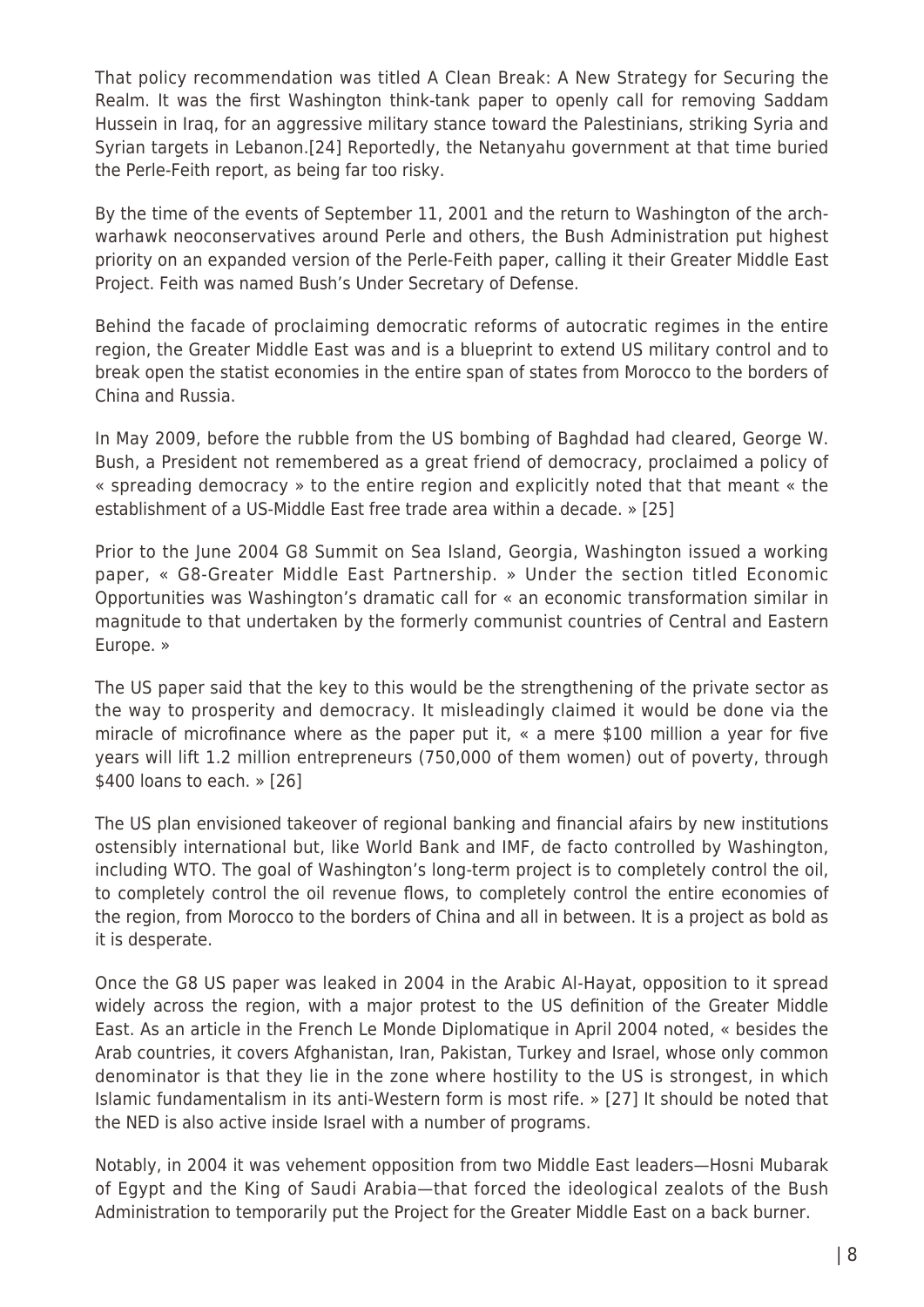### Will it work?

At this writing it is unclear what the ultimate upshot of the latest US-led destabilizations across the Islamic world will bring. It is not clear what will result for Washington and the advocates of a US-dominated New World Order. Their agenda is clearly one of creating a Greater Middle East under firm US grip as a major control of the capital flows and energy flows of a future China, Russia and a European Union that might one day entertain thoughts of drifting away from that American order.

It has huge potential implications for the future of Israel as well. As one US commentator put it, « The Israeli calculation today is that if 'Mubarak goes' (which is usually stated as 'If America lets Mubarak go'), Egypt goes. If Tunisia goes (same elaboration), Morocco and Algeria go. Turkey has already gone (for which the Israelis have only themselves to blame). Syria is gone (in part because Israel wanted to cut it off from Sea of Galilee water access). Gaza has gone to Hamas, and the Palestine Authority might soon be gone too (to Hamas?). That leaves Israel amid the ruins of a policy of military domination of the region. » [\[28\]](http://globalresearch.ca/admin/rte/richedit.html#_edn28)

The Washington strategy of « creative destruction » is clearly causing sleepless nights not only in the Islamic world but also reportedly in Tel Aviv, and ultimately by now also in Beijing and Moscow and across Central Asia.

F. William Engdahl is author of Full Spectrum Dominance: Totalitarian Democracy in the New World Order. His book, A Century of War: Anglo-American Oil Politics and the New World Order has just been reissued in a new edition. He may be contacted via his website, [www.engdahl.oilgeopolitics.net.](http://www.engdahl.oilgeopolitics.net/)

## Notes

[1] DEBKA, Mubarak believes a US-backed Egyptian military faction plotted his ouster, February 4, 2011, accessed in [www.debka.com/weekly/480/.](http://www.debka.com/weekly/480/) DEBKA is open about its good ties to Israeli intelligence and security agencies. While its writings must be read with that in mind, certain reports they publish often contain interesting leads for further investigation.

[2] Ibid.

[3] The Center for Grassroots Oversight, 1954-1970: CIA and the Muslim Brotherhood ally to oppose Egyptian President Nasser, [www.historycommons.org/context.jsp?item=western\\_support\\_for\\_islamic\\_militancy\\_202700](http://www.historycommons.org/context.jsp?item=western_support_for_islamic_militancy_202700&scale=0) **<u>[&scale=0](http://www.historycommons.org/context.jsp?item=western_support_for_islamic_militancy_202700&scale=0)</u>**. According to the late Miles Copeland, a CIA official stationed in Egypt during the Nasser era, the CIA allied with the Muslim Brotherhood which was opposed to Nasser's secular regime as well as his nationalist opposition to brotherhood pan-Islamic ideology.

[4] Jijo Jacob, What is Egypt's April 6 Movement?, February 1, 2011, accessed in <http://www.ibtimes.com/articles/107387/20110201/what-is-egypt-s-april-6-movement.htm>

[5] Ibid.

[6] Janine Zacharia, Opposition groups rally around Mohamed ElBaradei, Washington Post, January 31, 2011, accessed in [http://www.washingtonpost.com/wp-dyn/content/article/2011/01/31/AR2011013103470\\_2.ht](http://www.washingtonpost.com/wp-dyn/content/article/2011/01/31/AR2011013103470_2.html?sid=ST2011013003319) [ml?sid=ST2011013003319.](http://www.washingtonpost.com/wp-dyn/content/article/2011/01/31/AR2011013103470_2.html?sid=ST2011013003319)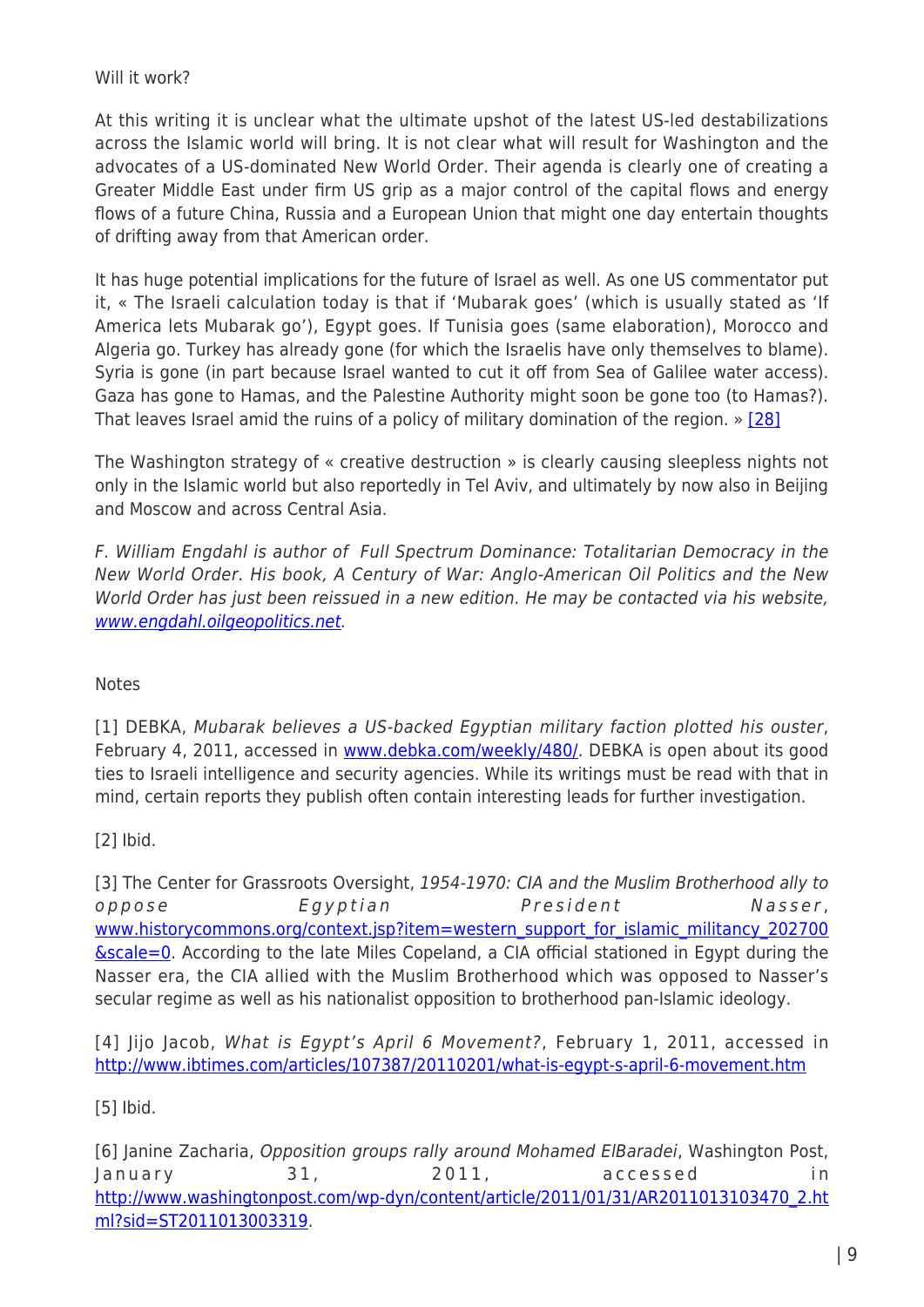[7] National Endowment for Democracy, Middle East and North Africa Program Highlights 2009 , accessed in

[http://www.ned.org/where-we-work/middle-east-and-northern-africa/middle-east-and-north-a](http://www.ned.org/where-we-work/middle-east-and-northern-africa/middle-east-and-north-africa-highlights) [frica-highlights.](http://www.ned.org/where-we-work/middle-east-and-northern-africa/middle-east-and-north-africa-highlights)

[8] Amitabh Pal, Gene Sharp: The Progressive Interview, The Progressive, March 1, 2007.

[9] Emmanuel Sivan, Why Radical Muslims Aren't Taking over Governments, Middle East Quarterly, December 1997, pp. 3-9

[10] Carnegie Endowment, The Egyptian Movement for Change (Kifaya), accessed in [http://egyptelections.carnegieendowment.org/2010/09/22/the-egyptian-movement-for-chan](http://egyptelections.carnegieendowment.org/2010/09/22/the-egyptian-movement-for-change-kifaya) [ge-kifaya](http://egyptelections.carnegieendowment.org/2010/09/22/the-egyptian-movement-for-change-kifaya)

[11] Nadia Oweidat, et al, The Kefaya Movement: A Case Study of a Grassroots Reform Initiative, Prepared for the Office of the Secretary of Defense, Santa Monica, Ca., RAND\_778.pdf, 2008, p. iv.

[12] Ibid.

[13] For a more detailed discussion of the RAND « swarming » techniques see F. William Engdahl, Full Spectrum Dominance: Totalitarian Democracy in the New World Order, edition.engdahl, 2009, pp. 34-41.

[14] Nadia Oweidat et al, op. cit., p. 48.

[15] Ibid., p. 50.

[16] Ibid., p. iii.

[17] Michel Chossudovsky, The Protest Movement in Egypt: « Dictators » do not Dictate, They Obey Orders, January 29, 2011, accessed in <http://www.globalresearch.ca/index.php?context=va&aid=22993>

[18] George Herbert Walker Bush, State of the Union Address to Congress, 29 January 1991. In the speech Bush at one point declared in a triumphant air of celebration of the collapse of the Sovoiet Union, « What is at stake is more than one small country, it is a big idea—a new world order… »

[19] Allen Weinstein, quoted in David Ignatius, Openness is the Secret to Democracy, Washington Post National Weekly Edition, 30 September 1991, pp. 24-25.

[20] National Endowment for Democracy, Board of Directors, accessed in <http://www.ned.org/about/board>

[21] Barbara Conry, Loose Cannon: The National Endowment for Democracy, Cato Foreign Policy Briefing No. 27, November 8, 1993, accessed in <http://www.cato.org/pubs/fpbriefs/fpb-027.html>.

[22] National Endowment for Democracy, 2009 Annual Report, Middle East and North Africa, accessed in [http://www.ned.org/publications/annual-reports/2009-annual-report.](http://www.ned.org/publications/annual-reports/2009-annual-report)

[23] George W. Bush, Speech at the National Endowment for Democracy, Washington, DC,